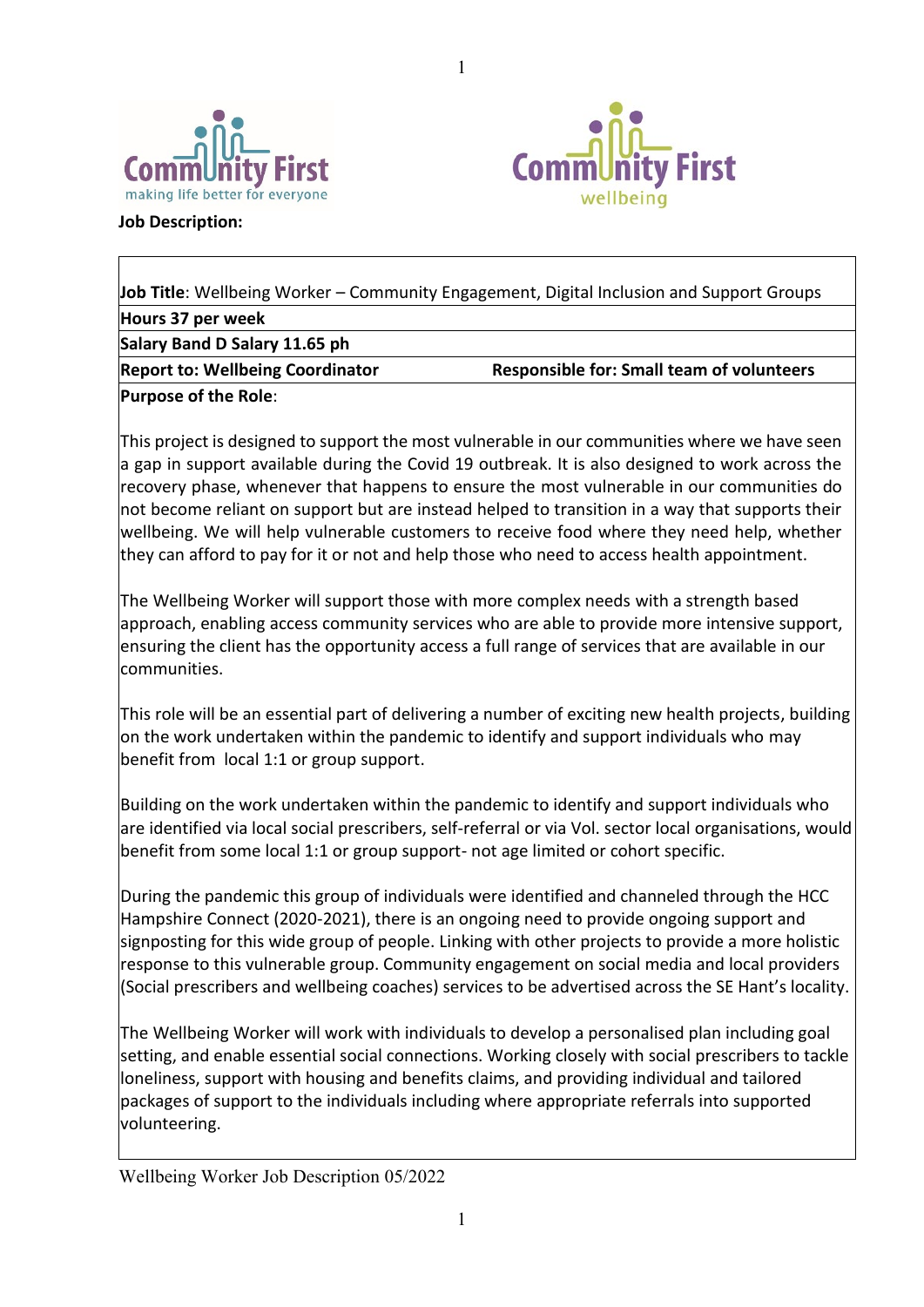Some examples of support could be social trips and days and to be included in activities they would otherwise not have access to, including visits to local wildlife sanctuary's, cat cafes and engagement with pat dogs.

Some examples of support could be social trips and days and to be included in activities they would otherwise not have access to.

You will also play a key part in our Digital Inclusion Project and will deliver the service across Fareham, Gosport, Havant and East Hampshire. You will recruit a team of volunteer digital champions and ensure that the project is delivered on time and to target, producing positive outcomes for older people and delivering real impact.

You will ensure that the volunteer teams have the framework, systems and support in place to be able to work most effectively and will monitor and report on the project as required. Ideally, you will have experience of leading and managing happy and effective volunteer teams as well as a strong understanding of accessing health solutions using digital technology.

Where there is an evidenced need, set up face to face or virtual support networks. The experience of suffering from Long COVID can be isolating, especially as people often don't have access to their usual support network of family, friends and colleagues. A recent study by the AHSN indicated that a large group of patients feel they would benefit from having peer-to-peer support to share experiences and link together information and avenues for support. Meeting with others in similar situations and finding mutual support and encouragement with other people going through a similar experience can be invaluable.

This role will make sure that the most vulnerable in our communities receive the high quality support to maintain and maximize their independence, health and wellbeing. The provision of this support, individually tailored, valuing people as individuals will enable them to regain their confidence and rejoin their communities.

Post-holders must display a service-orientated outlook and attitude - with a genuine desire to go the 'extra mile' for customers.

### **Main Duties**:

- To identify and record gaps in provision for vulnerable members of the community
- To work in partnership with existing VCO's to expand or set up projects and services to meet that need

Wellbeing Worker Job Description 05/2022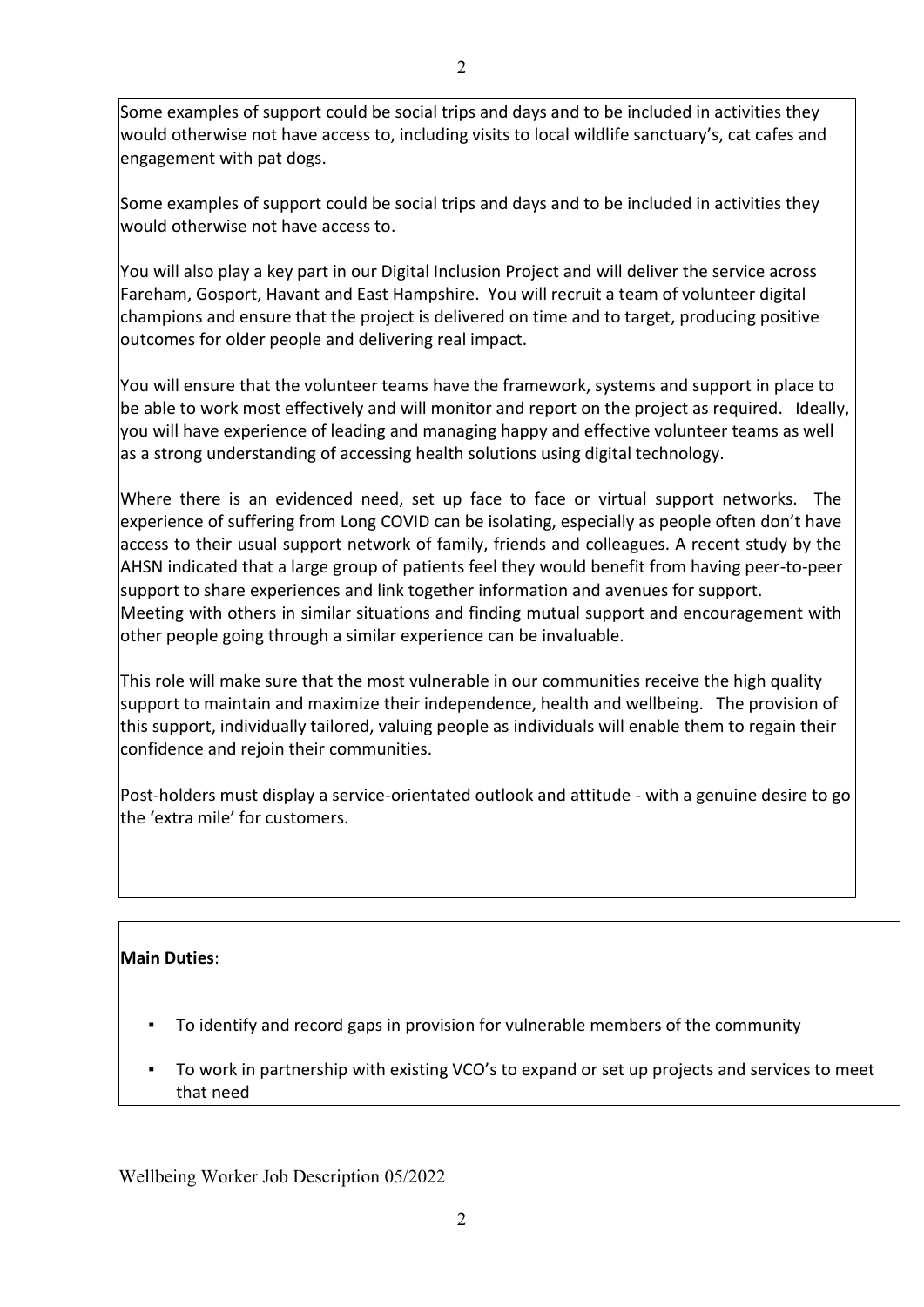- To signpost our clients to the appropriate services if the support they require is outside of our remit.
- To advise customers on relevant resources available in their locality and support them in accessing relevant opportunities enabling clients to regain the confidence to move towards greater independence
- Promote access to social activities, education, training, employment, volunteering, etc., helping to combat isolation, fear of victimisation and anti-social behaviour.
- To be a primary point of contact for information on community activities and community support services providing advice to service users and professionals.
- To oversee and monitor the Assisted Shopping and Befriending services for locality.
- To recruit, train and supervise volunteers for both the Assisted Shopping and Befriending services.
- To monitor and report on activities and services delivered
- To meet the requirements as set out in Community First's policies and procedures and any operational guidance that is issued.
- Any other duties that may be required

# **Provide personalised support**

- The Wellbeing Worker will support those with more complex needs, with a strength based approach to access community services that provide more intensive support. Enabling our clients to access the full range of services available in our communities.
- Working in a flexible way to support the individual needs of the client and to motivate and boost confidence as lockdown restrictions are lifted. To support clients to re-engage in with their community.
- To be a friendly and professional source of information both to individuals, VCO's and statutory services
- To connect to the services that already exist locally  $-$  both statutory and voluntary, to provide localised community support
- To work with people with a range of identified needs, dealing with a variety of issues ranging from social isolation and lack of confidence to more serious ongoing health conditions.

Wellbeing Worker Job Description 05/2022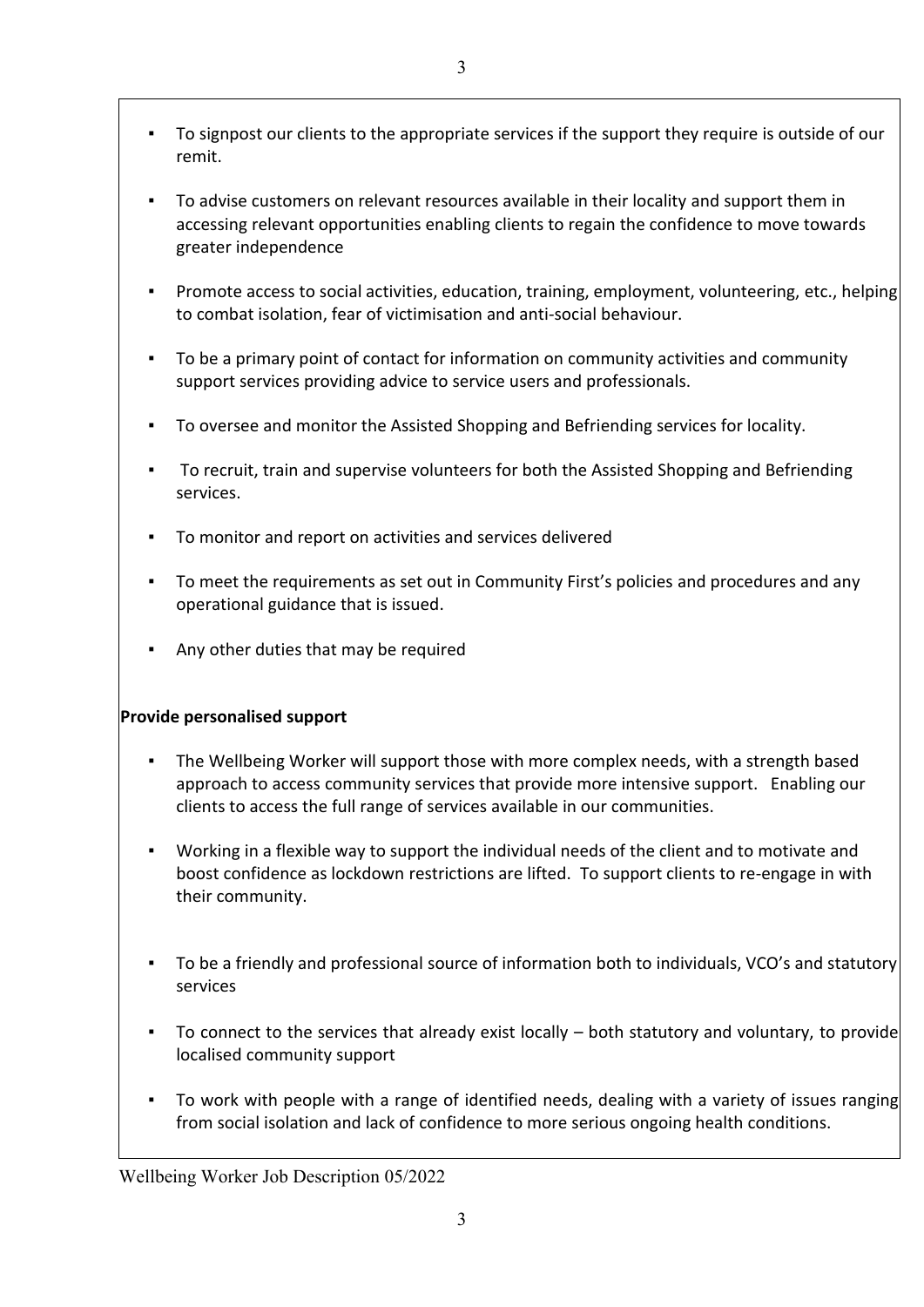To liaise with other VCO's and statutory services, connecting and building relationships

### **Data Capture**

▪ Encourage people, their families and carers to provide feedback and to share their stories, how this project has made a difference to their lives, to be recorded on Wellbeing CRM.

#### **Standard Terms Common to all Job Descriptions**

- To promote Community First's Equal Opportunities and Diversity policy
- To comply with all Community First policies and Conditions of Service as laid out in the Community First Staff Handbook.
- In discharging the duties of the post to have due regard to the provisions of Health & Safety at work legislation.
- To undertake such additional responsibilities appropriate to the role as may be required and agreed by the funding partners, commensurate with the grade and responsibilities of the post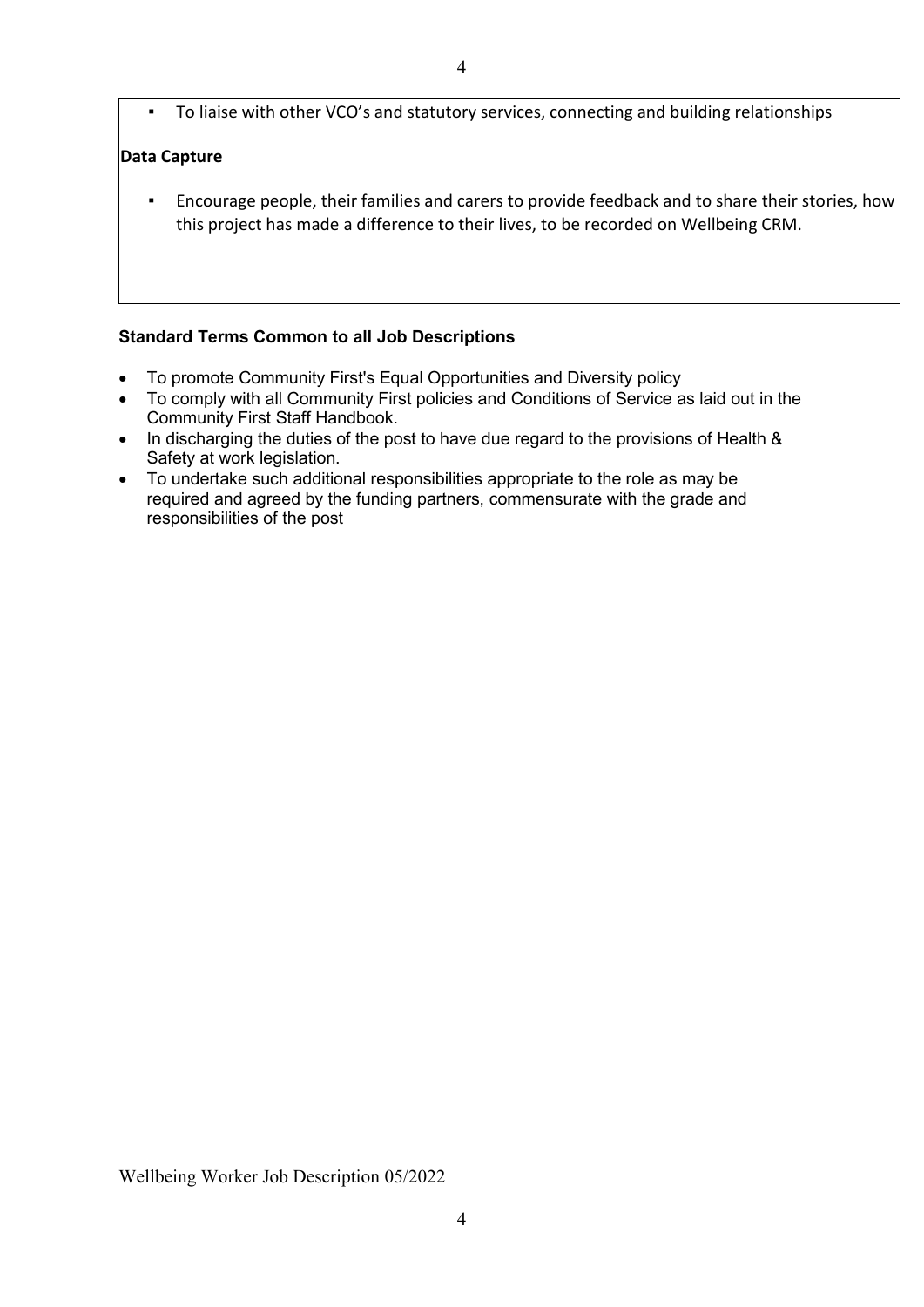## **Person Specification:**

| <b>Criteria</b>                                         |                                                                                                                                                                                                                                                                                                |              | <b>Essential Desirable</b> |
|---------------------------------------------------------|------------------------------------------------------------------------------------------------------------------------------------------------------------------------------------------------------------------------------------------------------------------------------------------------|--------------|----------------------------|
| Personal<br><b>Qualities &amp;</b><br><b>Attributes</b> | Ability to listen, empathise with people and provide person-<br>centered support in a non-judgmental way                                                                                                                                                                                       |              |                            |
|                                                         | Able to get along with people from all backgrounds and<br>communities, respecting lifestyles and diversity                                                                                                                                                                                     | ✓            |                            |
|                                                         | Able to support people in a way that inspires trust and confidence,<br>motivating others to reach their potential                                                                                                                                                                              |              |                            |
|                                                         | Ability to identify risk and assess/manage risk when working with<br>individuals and a clear understanding of when it is appropriate or<br>necessary to refer people back to other health<br>professionals/agencies, when what the person needs is beyond<br>the scope of the link worker role |              |                            |
|                                                         | Ability to maintain effective working relationships and to promote<br>collaborative practice with all colleagues                                                                                                                                                                               |              |                            |
|                                                         | Demonstrates personal accountability, emotional resilience and<br>works well under pressure                                                                                                                                                                                                    | ✓            |                            |
|                                                         | Ability to organise, plan and prioritise on own initiative, including<br>when under pressure and meeting deadlines                                                                                                                                                                             | $\checkmark$ |                            |
|                                                         | High level of written and oral communication skills                                                                                                                                                                                                                                            | ✓            |                            |
|                                                         | Ability to work flexibly and enthusiastically within a team or on<br>own initiative                                                                                                                                                                                                            |              |                            |
|                                                         | Knowledge of and ability to work to policies and procedures,<br>including confidentiality, safeguarding, lone working, information<br>governance, and health and safety                                                                                                                        | $\checkmark$ |                            |
| <b>Qualifications &amp;</b><br><b>Training</b>          | Good general education especially in English and Maths                                                                                                                                                                                                                                         |              |                            |
|                                                         | Demonstrable commitment to professional and personal<br>development                                                                                                                                                                                                                            | ✓            |                            |
| <b>Experience</b>                                       |                                                                                                                                                                                                                                                                                                |              |                            |
|                                                         | Experience of supporting people, their families and carers in a<br>related role (including unpaid work)                                                                                                                                                                                        |              |                            |
|                                                         | Experience of working with the VCSE sector (in a paid or unpaid<br>capacity), including with small community groups and of<br>coordinating/managing volunteers.                                                                                                                                |              |                            |
|                                                         | Experience of data collection and providing monitoring<br>information to assess the impact of services                                                                                                                                                                                         |              |                            |
|                                                         | Experience of partnership/collaborative working and of building<br>relationships across a variety of organisations                                                                                                                                                                             | S            |                            |

Wellbeing Worker Job Description 05/2022